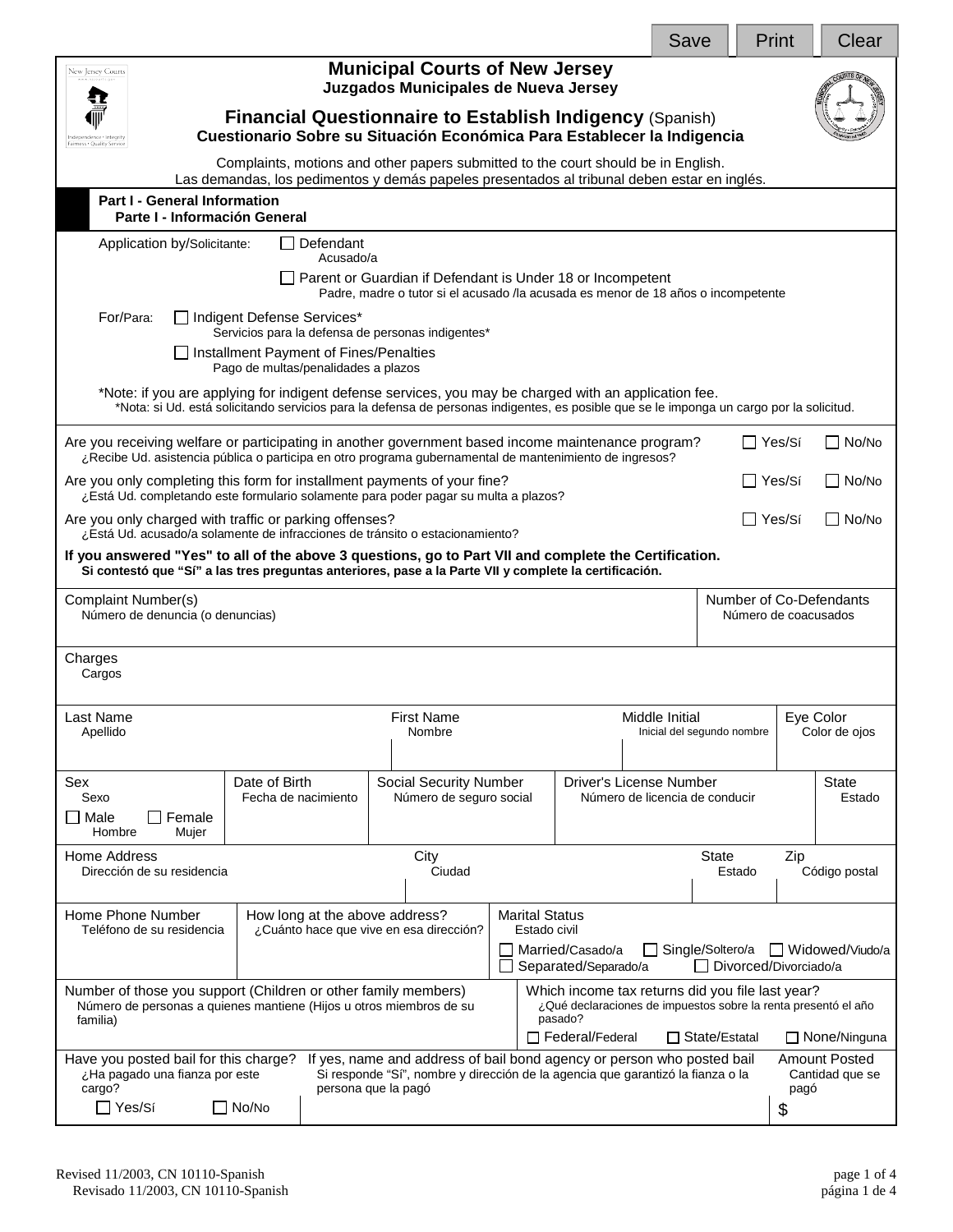| $\Box$ Yes/Sí<br>$\Box$ No/No<br>Are you now employed?<br>If yes, length of employment?<br>Si responde "Sí", ¿cuánto tiempo hace?<br>¿Trabaja actualmente?<br>Current employer, if employed. If unemployed, last employer and date last employed.<br>Si trabaja, lugar donde trabaja actualmente. Si está desempleado/a, nombre del último lugar donde trabajó y la última fecha en que trabajó.<br><b>Phone Number</b><br>Position Held<br><b>Employer's Address</b><br>Número de teléfono<br>Dirección del trabajo<br>Puesto que ocupa u ocupó<br>Part III - Income and Assets (include all assets you own by yourself or with someone else)<br>Parte III - Ingresos y Bienes (incluya todos los bienes que son solamente suyos o que comparte con otra persona)<br>\$<br>2 Weeks<br>Gross Wages (before all deductions for taxes, etc.)<br>Week<br>Month<br>per<br>Sueldo bruto (antes de las deducciones de impuestos, etc.)<br>Semana<br>Quincena<br>Mes<br>por<br>Other Income Received Monthly (for example: welfare, social security, unemployment compensation, worker's<br>\$<br>comp, disability pension)<br>Otros ingresos que recibe por mes (por ejemplo: asistencia pública, seguro social, indemnización por desempleo,<br>indemnización por accidentes de trabajo, pensión por discapacidad)<br>By court order?<br>Do you receive alimony or child support?<br>Amount received monthly<br>¿Recibe ud. pensión alimenticia o manutención de menores?<br>¿Por orden judicial?<br>Cantidad que recibe mensualmente<br>\$<br>$\Box$ No/No<br>$\Box$ No/No<br>□ Yes/Sí<br>l lYes/Sí<br>Does anyone contribute to the payment of your expenses?<br>Total amount contributed monthly<br>If yes, who?<br>Si responde "Sí", ¿quién?<br>¿Contribuye alguien al pago de sus gastos?<br>Cantidad total que contribuye por<br>mes<br>$\boldsymbol{\mathsf{S}}$<br>$\Box$ Yes/Sí<br>No/No<br>Monthly Income - All Sources<br><b>Monthly Income - All Sources</b><br>Ingresos mensuales totales - de todas las fuentes<br>Ingresos mensuales totales - de todas las fuentes<br>\$<br><b>Account Number</b><br>Checking Account: Bank<br><b>Balance</b><br>Cuenta corriente: Banco<br>Número de cuenta<br>Saldo<br>\$<br><b>Account Number</b><br>Savings Account: Bank<br><b>Balance</b><br>Cuenta de ahorros: Banco<br>Número de cuenta<br>Saldo<br>¢<br>Ψ<br><b>Other Cash Available</b><br>Amount<br>Otro dinero en efectivo de que dispone<br>Cantidad<br>\$<br>Address/Dirección<br><b>Current Value</b><br>Real Estate Owned?<br>¿Tiene bienes raíces?<br>Valor actual<br>Describe/Descríbalos<br>\$<br>$\Box$ No/No<br>∏ Yes/Sí<br>Address/Dirección<br><b>Current Value</b><br>Valor actual<br>Describe/Descríbalos<br>\$<br>Vehicle/Vessel<br>Year<br>Make<br>Model<br><b>Current Value</b><br>Vehículo/Embarcación<br>Año<br>Modelo<br>Valor actual<br>Marca<br>$\Box$ Truck<br>Motorcycle<br>$\Box$ Moped<br><b>Boat</b><br>Auto<br>\$<br>Camión<br>Motocicleta<br>Auto<br>Moped<br>Barco<br><b>Current Value</b><br>Other Personal Property?<br>Item/Artículo<br>¿Otros bienes personales?<br>Valor actual<br>Describe/Descríbalos<br>\$<br>∏ Yes/Sí<br>$\Box$ No/No<br><b>Total Assets</b><br><b>Total Assets</b><br>Valor total de sus bienes | <b>Part II - Employment History</b><br>Parte II - Historial de Trabajo |  |  |  |  |  |  |  |  |
|---------------------------------------------------------------------------------------------------------------------------------------------------------------------------------------------------------------------------------------------------------------------------------------------------------------------------------------------------------------------------------------------------------------------------------------------------------------------------------------------------------------------------------------------------------------------------------------------------------------------------------------------------------------------------------------------------------------------------------------------------------------------------------------------------------------------------------------------------------------------------------------------------------------------------------------------------------------------------------------------------------------------------------------------------------------------------------------------------------------------------------------------------------------------------------------------------------------------------------------------------------------------------------------------------------------------------------------------------------------------------------------------------------------------------------------------------------------------------------------------------------------------------------------------------------------------------------------------------------------------------------------------------------------------------------------------------------------------------------------------------------------------------------------------------------------------------------------------------------------------------------------------------------------------------------------------------------------------------------------------------------------------------------------------------------------------------------------------------------------------------------------------------------------------------------------------------------------------------------------------------------------------------------------------------------------------------------------------------------------------------------------------------------------------------------------------------------------------------------------------------------------------------------------------------------------------------------------------------------------------------------------------------------------------------------------------------------------------------------------------------------------------------------------------------------------------------------------------------------------------------------------------------------------------------------------------------------------------------------------------------------------------------------------------------------------------------------------------------------------------------------------------------------------------------------------------------------------------------------------------------------------|------------------------------------------------------------------------|--|--|--|--|--|--|--|--|
|                                                                                                                                                                                                                                                                                                                                                                                                                                                                                                                                                                                                                                                                                                                                                                                                                                                                                                                                                                                                                                                                                                                                                                                                                                                                                                                                                                                                                                                                                                                                                                                                                                                                                                                                                                                                                                                                                                                                                                                                                                                                                                                                                                                                                                                                                                                                                                                                                                                                                                                                                                                                                                                                                                                                                                                                                                                                                                                                                                                                                                                                                                                                                                                                                                                               |                                                                        |  |  |  |  |  |  |  |  |
|                                                                                                                                                                                                                                                                                                                                                                                                                                                                                                                                                                                                                                                                                                                                                                                                                                                                                                                                                                                                                                                                                                                                                                                                                                                                                                                                                                                                                                                                                                                                                                                                                                                                                                                                                                                                                                                                                                                                                                                                                                                                                                                                                                                                                                                                                                                                                                                                                                                                                                                                                                                                                                                                                                                                                                                                                                                                                                                                                                                                                                                                                                                                                                                                                                                               |                                                                        |  |  |  |  |  |  |  |  |
|                                                                                                                                                                                                                                                                                                                                                                                                                                                                                                                                                                                                                                                                                                                                                                                                                                                                                                                                                                                                                                                                                                                                                                                                                                                                                                                                                                                                                                                                                                                                                                                                                                                                                                                                                                                                                                                                                                                                                                                                                                                                                                                                                                                                                                                                                                                                                                                                                                                                                                                                                                                                                                                                                                                                                                                                                                                                                                                                                                                                                                                                                                                                                                                                                                                               |                                                                        |  |  |  |  |  |  |  |  |
|                                                                                                                                                                                                                                                                                                                                                                                                                                                                                                                                                                                                                                                                                                                                                                                                                                                                                                                                                                                                                                                                                                                                                                                                                                                                                                                                                                                                                                                                                                                                                                                                                                                                                                                                                                                                                                                                                                                                                                                                                                                                                                                                                                                                                                                                                                                                                                                                                                                                                                                                                                                                                                                                                                                                                                                                                                                                                                                                                                                                                                                                                                                                                                                                                                                               |                                                                        |  |  |  |  |  |  |  |  |
|                                                                                                                                                                                                                                                                                                                                                                                                                                                                                                                                                                                                                                                                                                                                                                                                                                                                                                                                                                                                                                                                                                                                                                                                                                                                                                                                                                                                                                                                                                                                                                                                                                                                                                                                                                                                                                                                                                                                                                                                                                                                                                                                                                                                                                                                                                                                                                                                                                                                                                                                                                                                                                                                                                                                                                                                                                                                                                                                                                                                                                                                                                                                                                                                                                                               |                                                                        |  |  |  |  |  |  |  |  |
|                                                                                                                                                                                                                                                                                                                                                                                                                                                                                                                                                                                                                                                                                                                                                                                                                                                                                                                                                                                                                                                                                                                                                                                                                                                                                                                                                                                                                                                                                                                                                                                                                                                                                                                                                                                                                                                                                                                                                                                                                                                                                                                                                                                                                                                                                                                                                                                                                                                                                                                                                                                                                                                                                                                                                                                                                                                                                                                                                                                                                                                                                                                                                                                                                                                               |                                                                        |  |  |  |  |  |  |  |  |
|                                                                                                                                                                                                                                                                                                                                                                                                                                                                                                                                                                                                                                                                                                                                                                                                                                                                                                                                                                                                                                                                                                                                                                                                                                                                                                                                                                                                                                                                                                                                                                                                                                                                                                                                                                                                                                                                                                                                                                                                                                                                                                                                                                                                                                                                                                                                                                                                                                                                                                                                                                                                                                                                                                                                                                                                                                                                                                                                                                                                                                                                                                                                                                                                                                                               |                                                                        |  |  |  |  |  |  |  |  |
|                                                                                                                                                                                                                                                                                                                                                                                                                                                                                                                                                                                                                                                                                                                                                                                                                                                                                                                                                                                                                                                                                                                                                                                                                                                                                                                                                                                                                                                                                                                                                                                                                                                                                                                                                                                                                                                                                                                                                                                                                                                                                                                                                                                                                                                                                                                                                                                                                                                                                                                                                                                                                                                                                                                                                                                                                                                                                                                                                                                                                                                                                                                                                                                                                                                               |                                                                        |  |  |  |  |  |  |  |  |
|                                                                                                                                                                                                                                                                                                                                                                                                                                                                                                                                                                                                                                                                                                                                                                                                                                                                                                                                                                                                                                                                                                                                                                                                                                                                                                                                                                                                                                                                                                                                                                                                                                                                                                                                                                                                                                                                                                                                                                                                                                                                                                                                                                                                                                                                                                                                                                                                                                                                                                                                                                                                                                                                                                                                                                                                                                                                                                                                                                                                                                                                                                                                                                                                                                                               |                                                                        |  |  |  |  |  |  |  |  |
|                                                                                                                                                                                                                                                                                                                                                                                                                                                                                                                                                                                                                                                                                                                                                                                                                                                                                                                                                                                                                                                                                                                                                                                                                                                                                                                                                                                                                                                                                                                                                                                                                                                                                                                                                                                                                                                                                                                                                                                                                                                                                                                                                                                                                                                                                                                                                                                                                                                                                                                                                                                                                                                                                                                                                                                                                                                                                                                                                                                                                                                                                                                                                                                                                                                               |                                                                        |  |  |  |  |  |  |  |  |
|                                                                                                                                                                                                                                                                                                                                                                                                                                                                                                                                                                                                                                                                                                                                                                                                                                                                                                                                                                                                                                                                                                                                                                                                                                                                                                                                                                                                                                                                                                                                                                                                                                                                                                                                                                                                                                                                                                                                                                                                                                                                                                                                                                                                                                                                                                                                                                                                                                                                                                                                                                                                                                                                                                                                                                                                                                                                                                                                                                                                                                                                                                                                                                                                                                                               |                                                                        |  |  |  |  |  |  |  |  |
|                                                                                                                                                                                                                                                                                                                                                                                                                                                                                                                                                                                                                                                                                                                                                                                                                                                                                                                                                                                                                                                                                                                                                                                                                                                                                                                                                                                                                                                                                                                                                                                                                                                                                                                                                                                                                                                                                                                                                                                                                                                                                                                                                                                                                                                                                                                                                                                                                                                                                                                                                                                                                                                                                                                                                                                                                                                                                                                                                                                                                                                                                                                                                                                                                                                               |                                                                        |  |  |  |  |  |  |  |  |
|                                                                                                                                                                                                                                                                                                                                                                                                                                                                                                                                                                                                                                                                                                                                                                                                                                                                                                                                                                                                                                                                                                                                                                                                                                                                                                                                                                                                                                                                                                                                                                                                                                                                                                                                                                                                                                                                                                                                                                                                                                                                                                                                                                                                                                                                                                                                                                                                                                                                                                                                                                                                                                                                                                                                                                                                                                                                                                                                                                                                                                                                                                                                                                                                                                                               |                                                                        |  |  |  |  |  |  |  |  |
|                                                                                                                                                                                                                                                                                                                                                                                                                                                                                                                                                                                                                                                                                                                                                                                                                                                                                                                                                                                                                                                                                                                                                                                                                                                                                                                                                                                                                                                                                                                                                                                                                                                                                                                                                                                                                                                                                                                                                                                                                                                                                                                                                                                                                                                                                                                                                                                                                                                                                                                                                                                                                                                                                                                                                                                                                                                                                                                                                                                                                                                                                                                                                                                                                                                               |                                                                        |  |  |  |  |  |  |  |  |
|                                                                                                                                                                                                                                                                                                                                                                                                                                                                                                                                                                                                                                                                                                                                                                                                                                                                                                                                                                                                                                                                                                                                                                                                                                                                                                                                                                                                                                                                                                                                                                                                                                                                                                                                                                                                                                                                                                                                                                                                                                                                                                                                                                                                                                                                                                                                                                                                                                                                                                                                                                                                                                                                                                                                                                                                                                                                                                                                                                                                                                                                                                                                                                                                                                                               |                                                                        |  |  |  |  |  |  |  |  |
|                                                                                                                                                                                                                                                                                                                                                                                                                                                                                                                                                                                                                                                                                                                                                                                                                                                                                                                                                                                                                                                                                                                                                                                                                                                                                                                                                                                                                                                                                                                                                                                                                                                                                                                                                                                                                                                                                                                                                                                                                                                                                                                                                                                                                                                                                                                                                                                                                                                                                                                                                                                                                                                                                                                                                                                                                                                                                                                                                                                                                                                                                                                                                                                                                                                               |                                                                        |  |  |  |  |  |  |  |  |
|                                                                                                                                                                                                                                                                                                                                                                                                                                                                                                                                                                                                                                                                                                                                                                                                                                                                                                                                                                                                                                                                                                                                                                                                                                                                                                                                                                                                                                                                                                                                                                                                                                                                                                                                                                                                                                                                                                                                                                                                                                                                                                                                                                                                                                                                                                                                                                                                                                                                                                                                                                                                                                                                                                                                                                                                                                                                                                                                                                                                                                                                                                                                                                                                                                                               |                                                                        |  |  |  |  |  |  |  |  |
|                                                                                                                                                                                                                                                                                                                                                                                                                                                                                                                                                                                                                                                                                                                                                                                                                                                                                                                                                                                                                                                                                                                                                                                                                                                                                                                                                                                                                                                                                                                                                                                                                                                                                                                                                                                                                                                                                                                                                                                                                                                                                                                                                                                                                                                                                                                                                                                                                                                                                                                                                                                                                                                                                                                                                                                                                                                                                                                                                                                                                                                                                                                                                                                                                                                               |                                                                        |  |  |  |  |  |  |  |  |
|                                                                                                                                                                                                                                                                                                                                                                                                                                                                                                                                                                                                                                                                                                                                                                                                                                                                                                                                                                                                                                                                                                                                                                                                                                                                                                                                                                                                                                                                                                                                                                                                                                                                                                                                                                                                                                                                                                                                                                                                                                                                                                                                                                                                                                                                                                                                                                                                                                                                                                                                                                                                                                                                                                                                                                                                                                                                                                                                                                                                                                                                                                                                                                                                                                                               |                                                                        |  |  |  |  |  |  |  |  |
|                                                                                                                                                                                                                                                                                                                                                                                                                                                                                                                                                                                                                                                                                                                                                                                                                                                                                                                                                                                                                                                                                                                                                                                                                                                                                                                                                                                                                                                                                                                                                                                                                                                                                                                                                                                                                                                                                                                                                                                                                                                                                                                                                                                                                                                                                                                                                                                                                                                                                                                                                                                                                                                                                                                                                                                                                                                                                                                                                                                                                                                                                                                                                                                                                                                               |                                                                        |  |  |  |  |  |  |  |  |
|                                                                                                                                                                                                                                                                                                                                                                                                                                                                                                                                                                                                                                                                                                                                                                                                                                                                                                                                                                                                                                                                                                                                                                                                                                                                                                                                                                                                                                                                                                                                                                                                                                                                                                                                                                                                                                                                                                                                                                                                                                                                                                                                                                                                                                                                                                                                                                                                                                                                                                                                                                                                                                                                                                                                                                                                                                                                                                                                                                                                                                                                                                                                                                                                                                                               |                                                                        |  |  |  |  |  |  |  |  |
|                                                                                                                                                                                                                                                                                                                                                                                                                                                                                                                                                                                                                                                                                                                                                                                                                                                                                                                                                                                                                                                                                                                                                                                                                                                                                                                                                                                                                                                                                                                                                                                                                                                                                                                                                                                                                                                                                                                                                                                                                                                                                                                                                                                                                                                                                                                                                                                                                                                                                                                                                                                                                                                                                                                                                                                                                                                                                                                                                                                                                                                                                                                                                                                                                                                               |                                                                        |  |  |  |  |  |  |  |  |
|                                                                                                                                                                                                                                                                                                                                                                                                                                                                                                                                                                                                                                                                                                                                                                                                                                                                                                                                                                                                                                                                                                                                                                                                                                                                                                                                                                                                                                                                                                                                                                                                                                                                                                                                                                                                                                                                                                                                                                                                                                                                                                                                                                                                                                                                                                                                                                                                                                                                                                                                                                                                                                                                                                                                                                                                                                                                                                                                                                                                                                                                                                                                                                                                                                                               |                                                                        |  |  |  |  |  |  |  |  |
| Valor total de sus bienes<br>\$0.00                                                                                                                                                                                                                                                                                                                                                                                                                                                                                                                                                                                                                                                                                                                                                                                                                                                                                                                                                                                                                                                                                                                                                                                                                                                                                                                                                                                                                                                                                                                                                                                                                                                                                                                                                                                                                                                                                                                                                                                                                                                                                                                                                                                                                                                                                                                                                                                                                                                                                                                                                                                                                                                                                                                                                                                                                                                                                                                                                                                                                                                                                                                                                                                                                           |                                                                        |  |  |  |  |  |  |  |  |

Revised 11/2003, CN 10110-Spanish page 2 of 4 Revisado 11/2003, CN 10110-Spanish página 2 de 4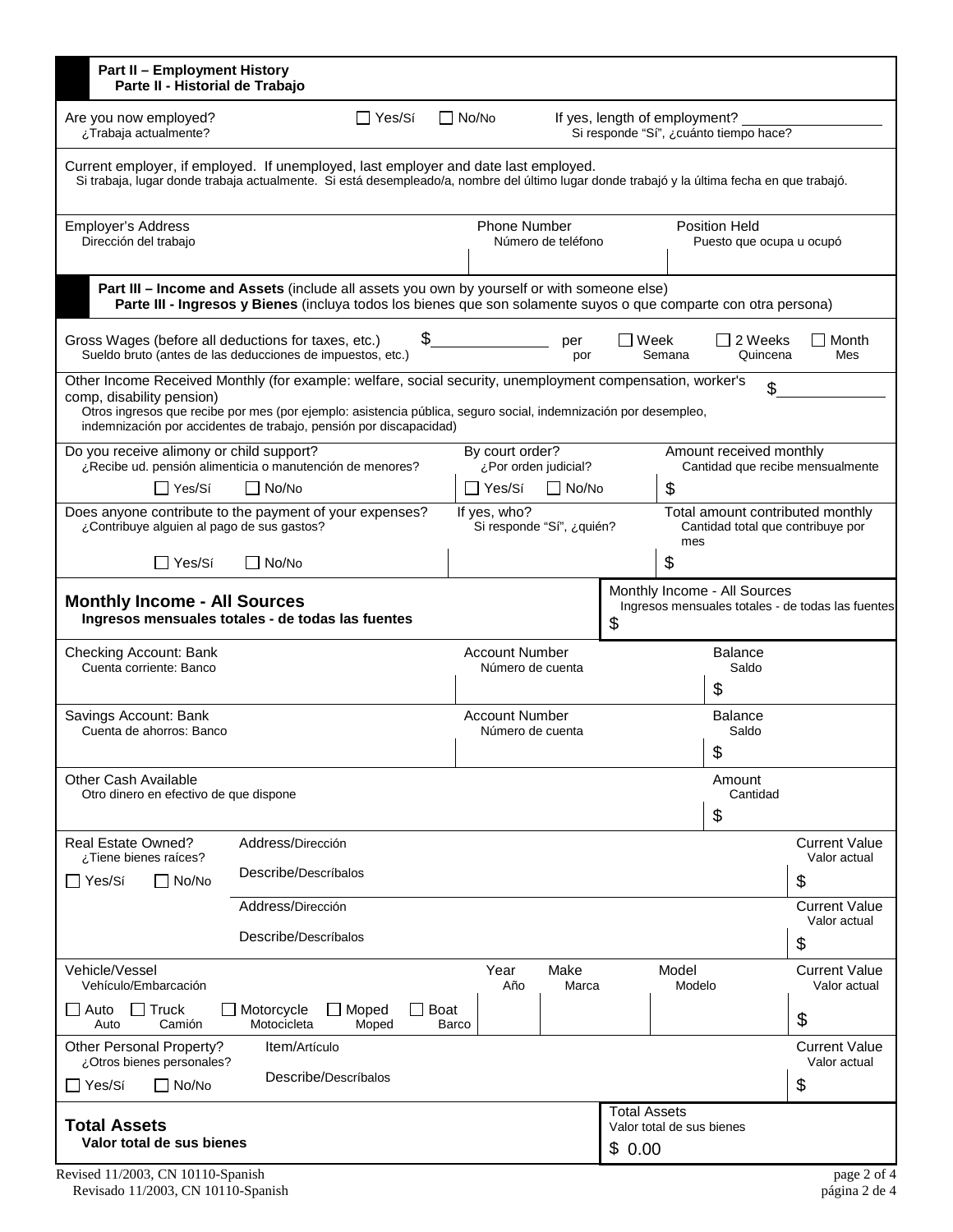| Part IV - Expenses and Liabilities<br>Parte IV - Gastos y Obligaciones                                                                                                              |                                                                                                                               |                     |                                                         |                                                    |                                                                      |        |                                                                       |  |
|-------------------------------------------------------------------------------------------------------------------------------------------------------------------------------------|-------------------------------------------------------------------------------------------------------------------------------|---------------------|---------------------------------------------------------|----------------------------------------------------|----------------------------------------------------------------------|--------|-----------------------------------------------------------------------|--|
| Do you live in a halfway house?<br>Do you have a mortgage?<br>Do you pay rent?<br>¿Tiene hipoteca?<br>¿vive en un hogar de transición?<br>¿paga alquiler?                           |                                                                                                                               |                     | Monthly payment<br>pago mensual                         |                                                    | Balance owed<br>saldo pendiente                                      |        |                                                                       |  |
| $\Box$ No/No<br>No/No<br>$\Box$ Yes/Sí<br>$\Box$ No/No<br>∏ Yes/Sí                                                                                                                  |                                                                                                                               |                     |                                                         | $\boldsymbol{\mathsf{S}}$                          |                                                                      | \$     |                                                                       |  |
| Do you have outstanding loan(s) (car, home, personal, etc.)?<br>¿Tiene préstamos pendientes (auto, vivienda, personal, etc.)?                                                       |                                                                                                                               |                     |                                                         |                                                    | Total monthly payment<br>Pago mensual total                          |        | Total balance owed<br>Saldo total pendiente                           |  |
| □ Yes/Sí<br>$\Box$ No/No                                                                                                                                                            |                                                                                                                               |                     |                                                         |                                                    | \$                                                                   |        | \$                                                                    |  |
| Do you owe insurance premiums and /or surcharges?<br>¿Debe dinero por primas o recargos de seguros?                                                                                 |                                                                                                                               |                     |                                                         |                                                    | Pago mensual total                                                   |        | Total monthly payment Total balance owed<br>Saldo total pendiente     |  |
| $\Box$ No/No<br>$\Box$ Yes/Sí                                                                                                                                                       |                                                                                                                               |                     |                                                         |                                                    | \$                                                                   |        | \$                                                                    |  |
| Do you owe medical expenses - doctor/hospital/other?<br>¿Debe dinero por gastos médicos - médico/hospital/otro?                                                                     |                                                                                                                               |                     |                                                         |                                                    | Total monthly payment<br>Pago mensual total                          |        | Total balance owed<br>Saldo total pendiente                           |  |
| $\Box$ No/No<br>∏ Yes/Sí                                                                                                                                                            |                                                                                                                               |                     |                                                         |                                                    | \$                                                                   |        | \$                                                                    |  |
| Do you owe credit card balances?<br>¿Tiene saldos pendientes en tarjetas de crédito?                                                                                                |                                                                                                                               | <b>Credit Limit</b> | Límite de crédito                                       |                                                    | Total monthly payment<br>Pago mensual total                          |        | Total balance owed<br>Saldo total pendiente                           |  |
| $\Box$ No/No<br>l lYes/Sí                                                                                                                                                           |                                                                                                                               | \$                  |                                                         |                                                    | \$                                                                   |        | \$                                                                    |  |
| Do you owe court fines/penalties/costs?<br>¿Debe multas/penalidades/costas judiciales?                                                                                              |                                                                                                                               |                     |                                                         |                                                    | Total monthly payment<br>Pago mensual total                          |        | Total balance owed<br>Saldo total pendiente                           |  |
| $\Box$ No/No<br>l Yes/Sí                                                                                                                                                            |                                                                                                                               |                     |                                                         |                                                    | \$                                                                   |        | \$                                                                    |  |
|                                                                                                                                                                                     | Are you required to pay child support and/or alimony?<br>¿Se requiere que pague manutención de menores o pensión alimenticia? |                     |                                                         |                                                    | Total monthly payment<br>Pago mensual total                          |        | Total balance owed<br>Saldo total pendiente                           |  |
| $\Box$ Yes/Sí<br>l No/No                                                                                                                                                            |                                                                                                                               |                     |                                                         |                                                    | \$                                                                   |        | \$                                                                    |  |
| Do you pay for living expenses (food, clothing, utilities, transportation, etc.?)<br>¿Paga gastos de subsistencia (¿alimentos, ropa, servicios públicos, transporte, etc.?)         |                                                                                                                               |                     |                                                         |                                                    | <b>Monthly Amount</b><br>Cantidad mensual                            |        | Living expenses owed<br>Deuda pendiente por<br>gastos de subsistencia |  |
| ∏ Yes/Sí<br>$\Box$ No/No                                                                                                                                                            |                                                                                                                               |                     |                                                         |                                                    | \$                                                                   |        | S                                                                     |  |
| Do you owe money for attorney fees?<br>¿Debe dinero por honorarios de abogados?                                                                                                     |                                                                                                                               |                     |                                                         |                                                    | Total monthly payment Total balance owed<br>Pago mensual total<br>\$ |        | Saldo total pendiente                                                 |  |
| ¯ Yes/Sí                                                                                                                                                                            | $\Box$ No/No                                                                                                                  |                     |                                                         |                                                    |                                                                      |        | \$                                                                    |  |
| <b>Total Liabilities</b><br>Total de las obligaciones                                                                                                                               |                                                                                                                               |                     |                                                         | <b>Total monthly payment</b><br>Pago mensual total |                                                                      |        | <b>Total Liabilities</b><br>Total de las obligaciones                 |  |
|                                                                                                                                                                                     |                                                                                                                               |                     |                                                         | \$0.00                                             |                                                                      | \$0.00 |                                                                       |  |
| <b>Total Assets</b><br>Valor total de bienes<br><b>Total Net Worth</b>                                                                                                              |                                                                                                                               |                     | <b>Total Liabilities</b><br><b>Obligaciones totales</b> |                                                    |                                                                      |        | <b>Total Net Worth</b><br>Valor neto de su patrimonio                 |  |
| Valor neto de su patrimonio                                                                                                                                                         | \$0.00                                                                                                                        |                     | \$0.00                                                  |                                                    |                                                                      | \$0.00 |                                                                       |  |
| <b>Part V - Attorney Information</b><br>Parte V - Información Sobre el Abogado                                                                                                      |                                                                                                                               |                     |                                                         |                                                    |                                                                      |        |                                                                       |  |
| $\Box$ Yes/Sí<br>$\Box$ No/No<br>Can you afford to pay for an attorney?<br>If yes, how much?<br>Si responde "Sí", ¿con cuánto?<br>¿Cuenta con los recursos para pagar a un abogado? |                                                                                                                               |                     |                                                         |                                                    |                                                                      |        |                                                                       |  |
| Can parents, guardians, relatives or friends help you pay for an attorney?<br>¿Pueden sus padres, tutores, parientes o amigos ayudarle a pagar a un abogado?                        |                                                                                                                               |                     |                                                         |                                                    |                                                                      |        | $\Box$ No/No<br>l IYes/Sí                                             |  |
| Did a private attorney ever represent you<br>¿Ha estado representado por un/a abogado/a particular alguna vez?                                                                      |                                                                                                                               |                     |                                                         |                                                    | ∏ Yes/Sí<br>$\Box$ No/No                                             |        |                                                                       |  |
| Name of Attorney<br>Address<br>Phone number<br>Nombre y Apellido del /de la Abogado/a<br>Dirección                                                                                  |                                                                                                                               |                     |                                                         | Número de Teléfono                                 |                                                                      |        |                                                                       |  |
| Who paid for attorney?<br>¿Quién le pagó al abogado?                                                                                                                                |                                                                                                                               |                     |                                                         |                                                    | <b>Amount Paid</b><br>Cantidad que se le pagó                        |        |                                                                       |  |
|                                                                                                                                                                                     |                                                                                                                               |                     |                                                         |                                                    |                                                                      | \$     |                                                                       |  |